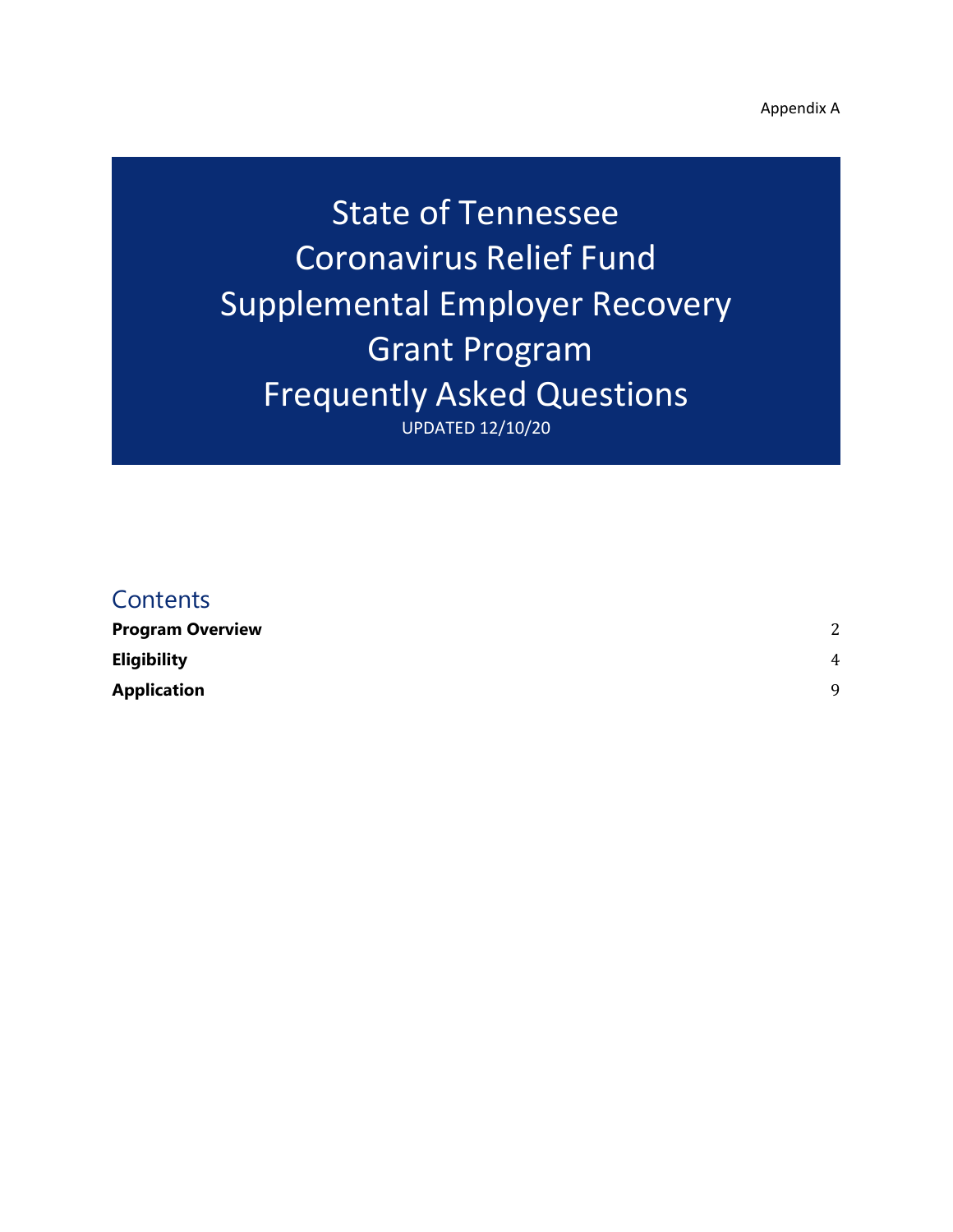# <span id="page-1-0"></span>**Program Overview**

# 1. What is the Supplemental Employer Recovery Grant Program?

#### **Answer**

The Supplemental Employer Recovery Grant ("SERG") program exists to reimburse small businesses for eligible direct expenses or costs incurred as a result of business interruption due to the COVID-19 pandemic.

Grant funds can be used to support the cost of business interruption due to COVID-19 as a result of required closures, voluntary closures to promote physical distancing, or decreased customer demand. Eligible costs are those that have not been covered by business interruption insurance proceeds, Small Business Administration Paycheck Protection Program loans, Small Business Administration Economic Injury Disaster Loan or other federal funds.

# 2. Is there any cost associated with applying / receiving the Grant?

# **Answer**

No. However, SERG program grants are considered taxable income by the Internal Revenue Service.

# 3. What period of expenses does this program cover? *EXPANDED & UPDATED 12/10/20*

#### **Answer**

First period for assessment: May 1, 2020 – August 31, 2020

Second period for assessment: September 1, 2020 – November 30, 2020

# 4. How much assistance can one business receive?

#### **Answer**

Awards are based either on costs necessarily incurred to respond to the COVID-19 public health emergency or the costs of business disruption, whichever are greater. Applicants will be required to submit support for costs associated with responses to the COVID-19 emergency or support to prove business disruption. Awards are capped at \$30,000, except that businesses located in low to moderate income ("LMI") census tracts, Opportunity zones, or Promise zones will receive an additional \$500 added to the maximum allowable expenses.

# 5. Are there funds dedicated for Diversity Business Enterprises?

# **Answer**

Yes. The state has reserved 10% of the program total for grants to eligible diversity business enterprises classified as a Minority Business Enterprise ("MBE"), Women Business Enterprise ("WBE") or Service – Disabled Veteran Business Enterprises ("DSVBE") and Enterprise owned by Disabled Persons ("DSBE").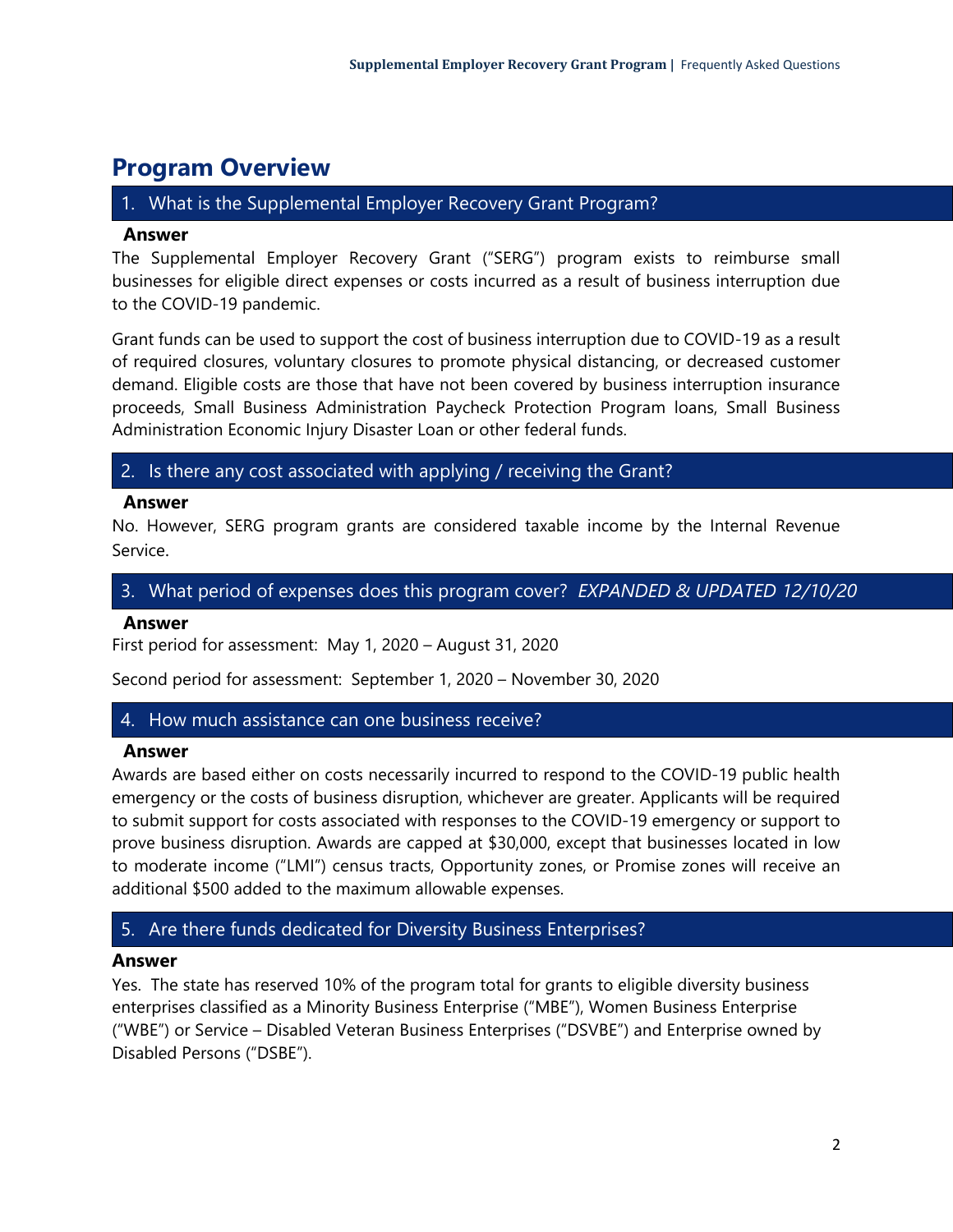Eligibility for the Diversity Business Enterprise reserve will be determined:

- a. In accordance with the ownership requirements for each class of Diversity Business Enterprise defined in the SERG Program Recipient Guidelines Appendix I. SERG Program Definitions by providing appropriate supporting documentation. (disability documentation, long-form birth certificate, etc.)
- b. By being registered with the Governor's Office of Diversity Business Enterprise ("GO-DBE"). For additional information on the GO-DBE program please visit its website. [https://www.tn.gov/generalservices/procurement/central-procurement-office--cpo-](https://www.tn.gov/generalservices/procurement/central-procurement-office--cpo-/governor-s-office-of-diversity-business-enterprise--godbe--.html) [/governor-s-office-of-diversity-business-enterprise--godbe--.html](https://www.tn.gov/generalservices/procurement/central-procurement-office--cpo-/governor-s-office-of-diversity-business-enterprise--godbe--.html)
- c. By providing Current proof of certification/registration with local state or federal government agencies, including but limited to the **[SBA 8\(a\)](https://www.sba.gov/federal-contracting/contracting-assistance-programs/8a-business-development-program)** program, TN Dept of [Transportation,](https://www.tn.gov/tdot/tdot-construction-division/const-div-main-lnav-civil-rights_rd.html) an airport authorities [\(BNA,](https://flynashville.com/nashville-airport-authority/business-opportunities/business-diversity-development#BusinessTakingOff) [MEM,](https://www.flymemphis.com/disadvantaged-business-enterprise-program) [TYS,](https://flyknoxville.com/business-at-tys/) etc.), [Metro-Davidson,](https://www.nashville.gov/Finance/Procurement/Business-Assistance-Office.aspx) [Knox](https://www.knoxcounty.org/businessoutreach/) , [Shelby](https://www.shelbycountytn.gov/320/LOSB-and-MWBE-Programs) Counties, [City of Memphis](https://www.memphistn.gov/business/certification/) or private certifying organizations including the Women's [Business Enterprise Council](https://www.wbenc.org/) (WBEC), [Minority Supplier Diversity Council](https://tsmsdc.com/) and [Mid-South](https://www.mmbc-memphis.org/)  [Minority Business Continuum.](https://www.mmbc-memphis.org/) A self-certification program is not acceptable proof of DBE status.

# 6. Does a business have to be certified with the state of TN as a WBE, MBE, or DSVBE?

# **Answer**

No. This program does not require the business to have previous certifications under the GO-DBE Program in the State of Tennessee. For additional information on the GO-DBE program please visit its website.

[https://www.tn.gov/generalservices/procurement/central-procurement-office--cpo-](https://www.tn.gov/generalservices/procurement/central-procurement-office--cpo-/governor-s-office-of-diversity-business-enterprise--godbe--.html) [/governor-s-office-of-diversity-business-enterprise--godbe--.html](https://www.tn.gov/generalservices/procurement/central-procurement-office--cpo-/governor-s-office-of-diversity-business-enterprise--godbe--.html)

# 7. How should 501(C)3 and 501(C)19 annual revenues (receipts) be calculated?

# **Answer**

501(C)3 and 501(C)19 should calculate annual revenues (receipts) in accordance with the instructions for IRS form 990 line 12. Please see link below for additional information on IRS form 990. Revenues (receipts) should be calculated in accordance with these instructions even if the non-profit entity is not required to file a 990.

<https://www.irs.gov/charities-non-profits/form-990-resources-and-tools>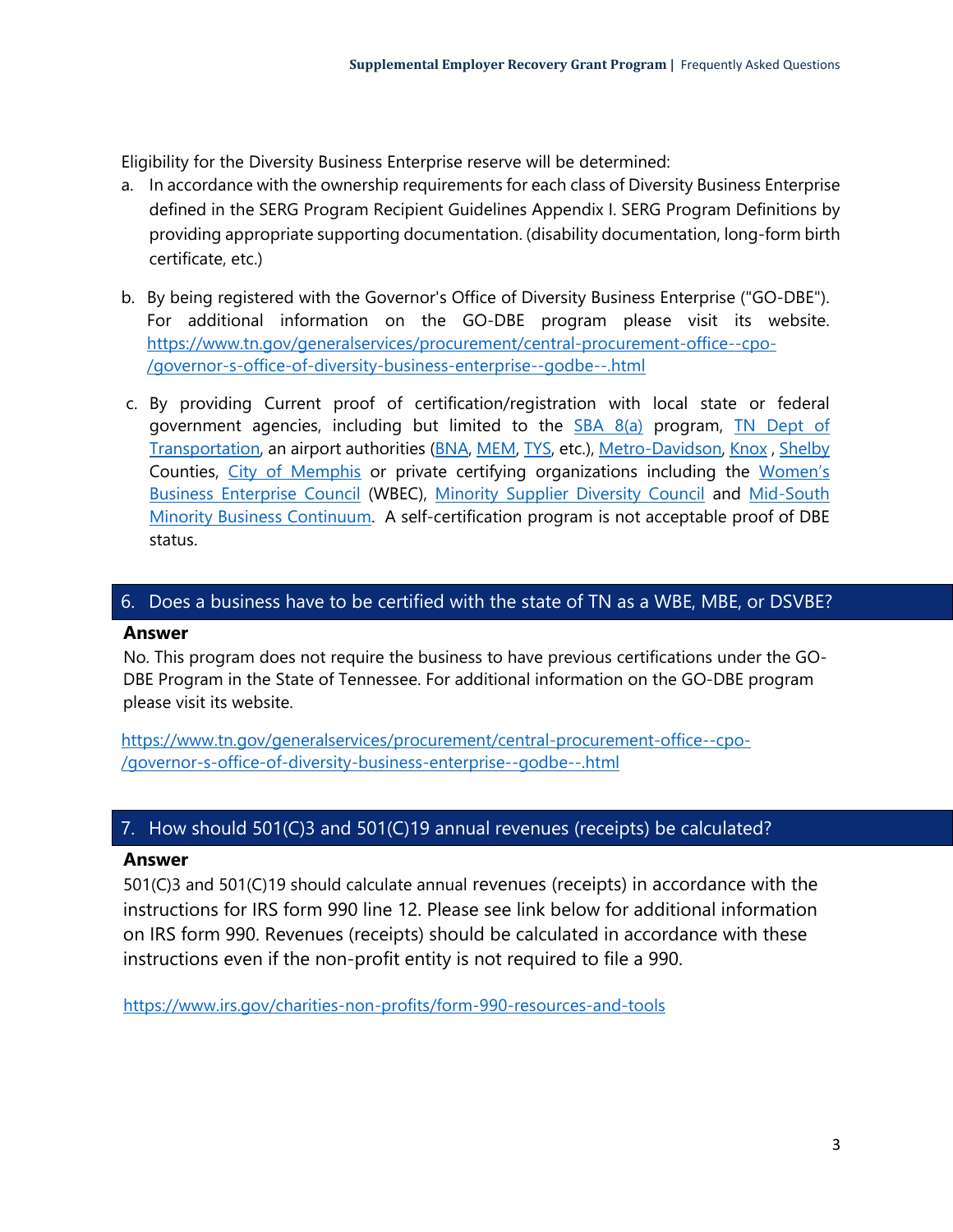# 8. How will recipients receive payment?

#### **Answer**

Payment will be made on a reimbursement basis. Once applicants are notified that funds have been allocated, they will receive access to the Tennessee Cares Act Management System ("TN CAMS") to submit a Request For Funding ("RFF") for the estimated benefit calculated on the application and associated documentation. Upon review and approval of each RFF, checks will be mailed to the recipient's address submitted on the application.

# 9. Who do I contact if I am having trouble accessing the TN CAMS system after a receive my acceptance notification?

#### **Answer**

If you are experiencing technical difficulties with the TN CAMS system, please email [support@TNCARESAct.com](mailto:support@TNCARESAct.com) and a customer support representative will contact you.

# <span id="page-3-0"></span>**Eligibility**

# 1. Is my business eligible to receive a payment under the SERG Program?

#### **Answer**

To be eligible, businesses must meet the following requirements:

- As of August 31, 2020, is a Domestic Business in the State of Tennessee or is a business formed in another state that primarily operates in Tennessee with at least one physical location in Tennessee.
- Is not a subsidiary of a business with consolidated annual revenues(receipts) in excess of \$10 million.
- Is registered with the Secretary of State, registered with the Department of Revenue, or files a federal Schedule C as of August 31, 2020.
- Has been operational since April 1, 2020, with the exception of temporary closures due to COVID-19 and can provide documentation that shows the business has been in operation for that time period.
- Provides proof of economic hardship due to COVID-19 related interruption of business or has eligible direct business expenses due to COVID-19.
- Has not engaged in any illegal activity per local, state or federal laws or regulations, with federal compliance taking precedence over local or state compliance.
- Does not exist for the purpose of advancing partisan or other political activities, such as directly lobbying federal or state officials.
- Is a for-profit entity or a  $501(c)(3)$  or  $501(c)(19)$  not-for-profit entity.
- Has not already received the maximum award under the Supplemental Employer Recovery Grant Program.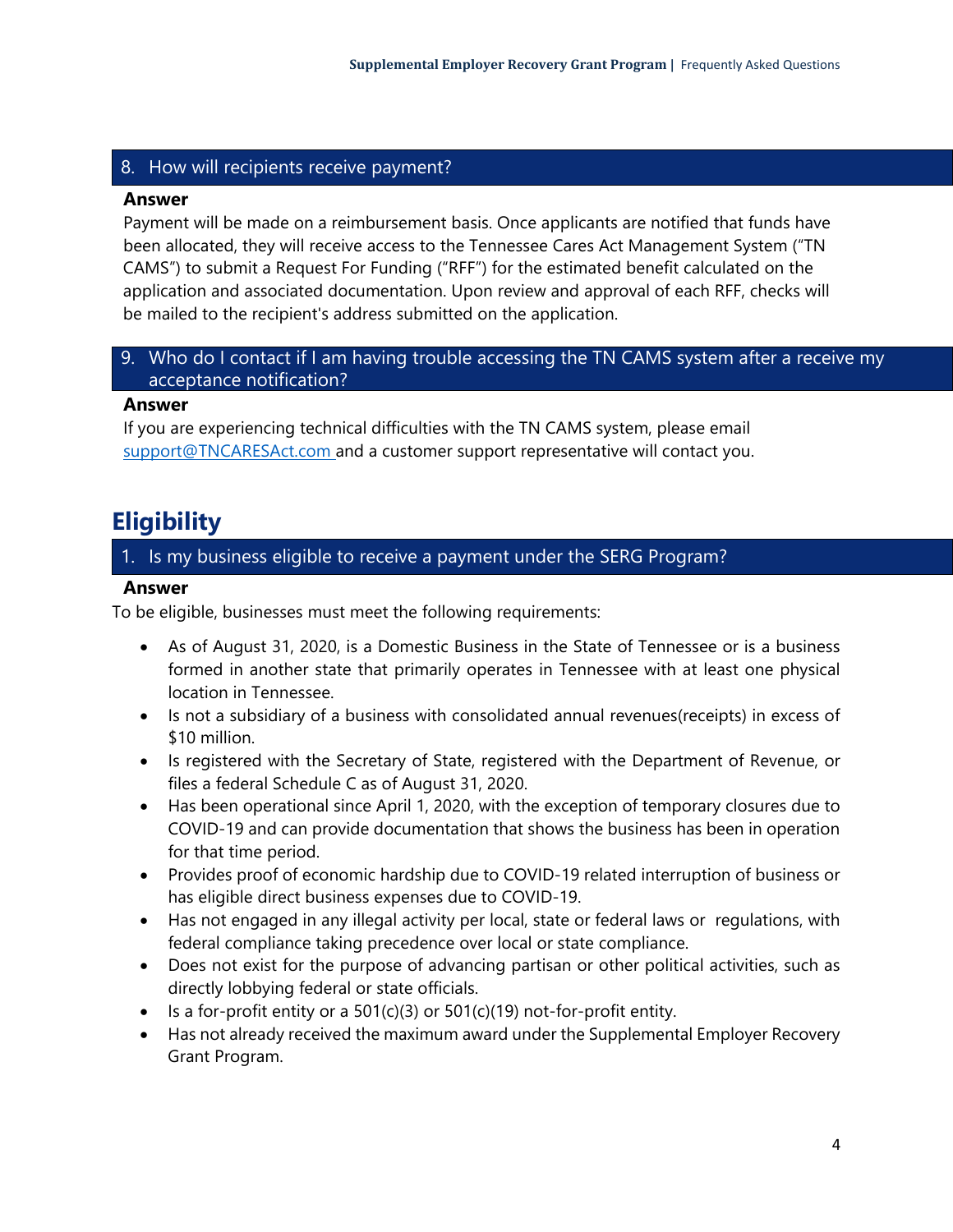# 2. If I received funding under the original TN Business Relief program, can I apply for funding under the SERG Program?

## **Answer**

Yes. Businesses who otherwise meet the criteria of this program are still eligible even if they've received a payment from the Tennessee Small Business Relief Program, as long as this award is not duplicative of an award under other federal funding sources.

# 3. Which businesses are ineligible to receive payments under the Supplemental Employer Recovery Grant Program?

#### **Answer**

The following businesses are ineligible to request or receive business relief assistance:

- Lending and investment institutions
- Insurance companies
- Racetracks or gambling facilities
- Businesses owned by State of Tennessee employees or their family members living within the household
- Businesses engaged in any illegal activity per local, state or federal regulations, with federal regulations taking precedence over local or state regulations
- Businesses that did not continue operations during the last 6 months
- Businesses that are not registered with the Secretary of State, nor registered with the Department of Revenue, nor filing a federal Schedule C as of August 31, 2020
- Businesses with no activity in the state of Tennessee

#### 4. What expenses are eligible for reimbursement under the SERG program?

#### **Answer**

Eligible expenses include those costs incurred by the business to meet public health requirements or recommendations enacted, adopted, required, or issued by the Tennessee Department of Health, the Centers for Disease Control, state or federal regulatory authorities, and/or local, state or federal executive authorities due to COVID-19. This includes:

- Costs to create social distancing measures
- Costs to clean or disinfect areas due to COVID-19
- Personal protective equipment for employees or customers
- Contactless equipment
- Equipment, items or other expenses to screen employees or customers to ensure they are not positive for COVID-19
- Equipment or items designed to track employees or customers who have tested positive for COVID-19
- Necessary re-opening expenses
- Expenses to facilitate teleworking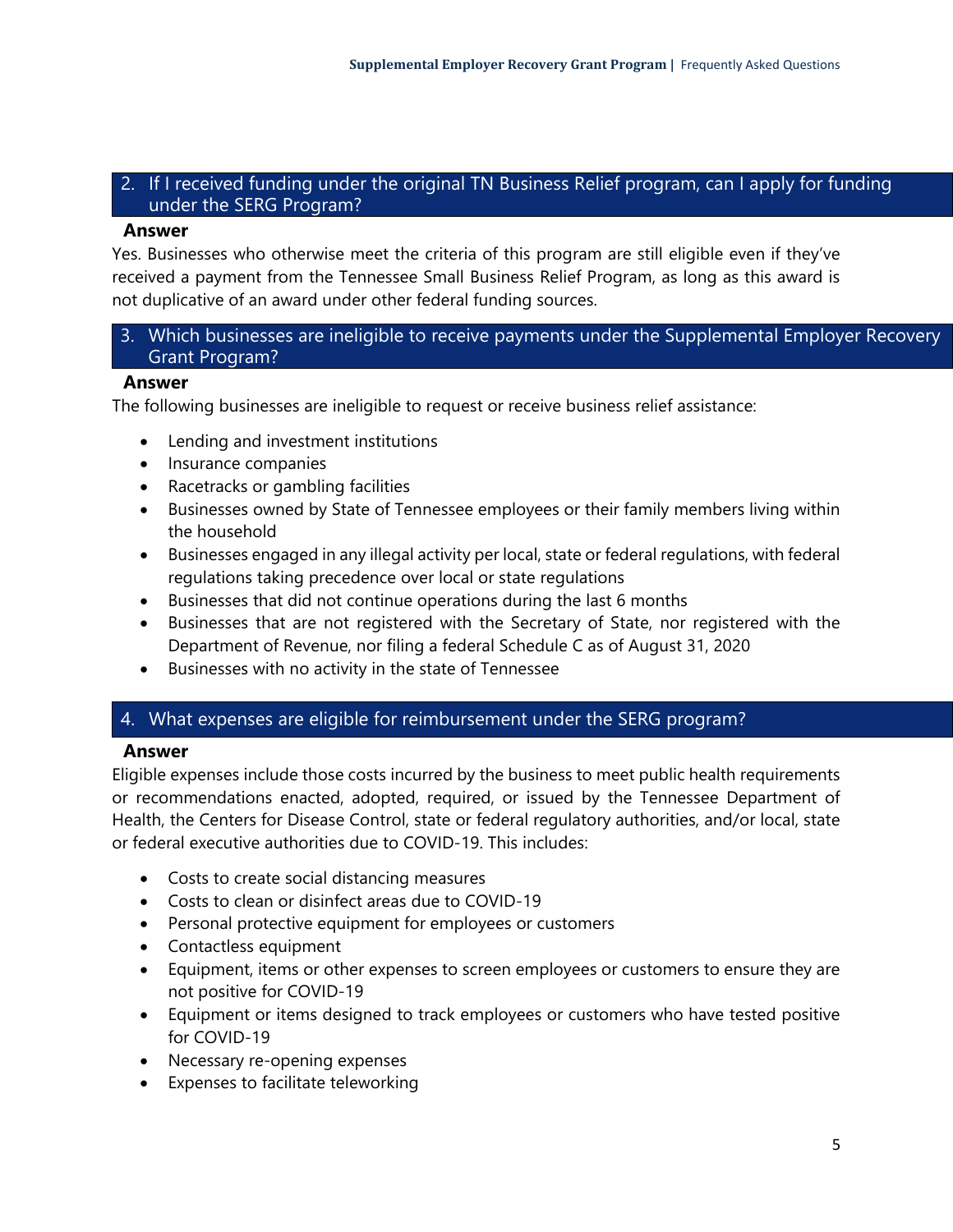Business interruption is also a qualifying use for these funds. Specifically, a business may seek funds under this program to reduce the impact COVID-19 had on their net income. To be eligible under this category, a business will need to show their net income for the Expense Period (May 1, 2020 – August 31, 2020 and/or September 1, 2020 – November 30, 2020) compared to their net income for that same period in 2019. To calculate a "loss" and qualifying "business interruption" under this program, there must be a loss in net income from that period comparing 2019 to 2020. Eligible expenses for the eligible four-month period may include (if applicable to your specific business).

- Mortgage interest
- Payroll expenses
- Rent or lease or payment for real or personal property used for business purposes
- Utility payments for business properties
- Cost of critical business operations

#### 5. Am I eligible to receive reimbursement for eligible expenses and business interruption?

#### **Answer**

No, you can claim the greater of either eligible expenses **or** business interruption up to the maximum allowable amount.

# 6. Am I eligible if I dissolved my business during the eligible period due to circumstances of COVID-19?

#### **Answer**

No. This program was designed to reimburse small businesses that were severely impacted by the COVID-19 pandemic but chose to remain in operation for at least 6 months ending on August 31, 2020. Therefore, for a business to be eligible under the SERG, Program the business must be able to provide proof of operation during the period May 1, 2020 to August 31, 2020, with the exception of temporary closures due to COVID-19.

7. Am I eligible to receive a payment under the Supplemental Employer Recovery Grant Program if my business has received another form of relief related to the COVID-19 pandemic, such as a forgivable loan under the Payroll Protection Program (PPP)? *UPDATED 12/10/20*

#### **Answer**

Yes, so long as the same expenses during the eligible periods (May 1, 2020 through August 31, 2020 and September 1, 2020 through November 30, 2020) were not reimbursed under any other federal program.

#### Example:

An organization received a \$100,000 PPP loan with payroll for the 10 weeks of 5/1-7/15/20 totaling \$100,000 used in the forgiveness calculation. Given the SERG Program's eligible expense period, the expenses from 5/1 through 8/31 that are included in the forgiveness calculation will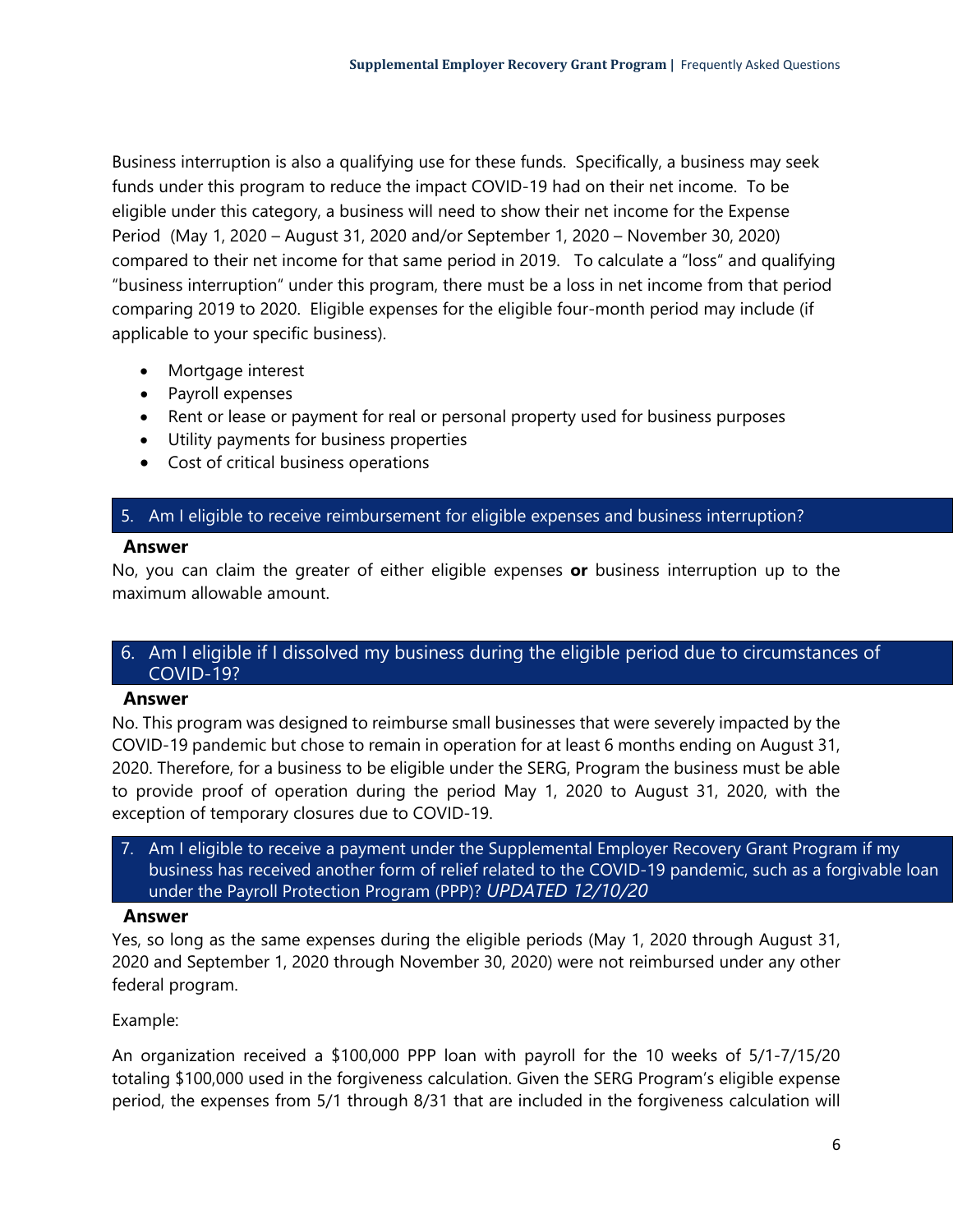be added back to the period net income. All other eligible expenses would qualify for grant applications if they were related to the COVID-19 pandemic.

#### 8. What if my business has multiple locations? How will that impact my payment amount?

#### **Answer**

Gross revenues will be calculated for the business as a whole and not by individual location. A single payment will be issued to a qualified business, even if its return includes multiple locations. However, only revenue generated in the State of Tennessee will be eligible when determining business interruption calculation.

# 9. Are there restrictions on my use of a SERG Payment?

# **Answer**

Yes. Any funds received from the SERG Program should be used to respond to the financial disruption resulting from COVID-19 and its effects on your business. Funds **must not** be used for payment of tax liabilities to a government agency. Businesses must also keep records regarding how the funds are spent for a minimum 5 years.

By accepting funds, businesses acknowledge and agree that they are subject to potential audit or other verification by the State of Tennessee concerning the qualification for and use of these funds. Funds are subject to recapture by the State of Tennessee if payment requirements are not met.

# 10. What does it mean to be a "Domestic Business" in the State of Tennessee?

#### **Answer**

Domestic business shall mean the following for each type of eligible business as of August 31, 2020:

- 1. For a for-profit corporation, it means that the business was legally formed in the State of Tennessee and properly filed its Articles of Incorporation with the Tennessee Secretary of State's office.
- 2. For a limited liability company, it means that the business was legally formed in the State of Tennessee and properly filed its Certificate of Formation with the Tennessee Secretary of State's office.
- 3. For a limited partnership, it means a business the was legally formed in the State of Tennessee with its Certificate of Formation filed with the Tennessee Secretary of State's office.
- 4. For a general partnership, it means that a partner owning more than 50% of the partnership interests resides in Tennessee and the business' principal place of business and general operations are in the State of Tennessee.
- 5. For a sole proprietorship, it means that the owner resides in Tennessee and the business' principal place of business and general operations are in the State of Tennessee.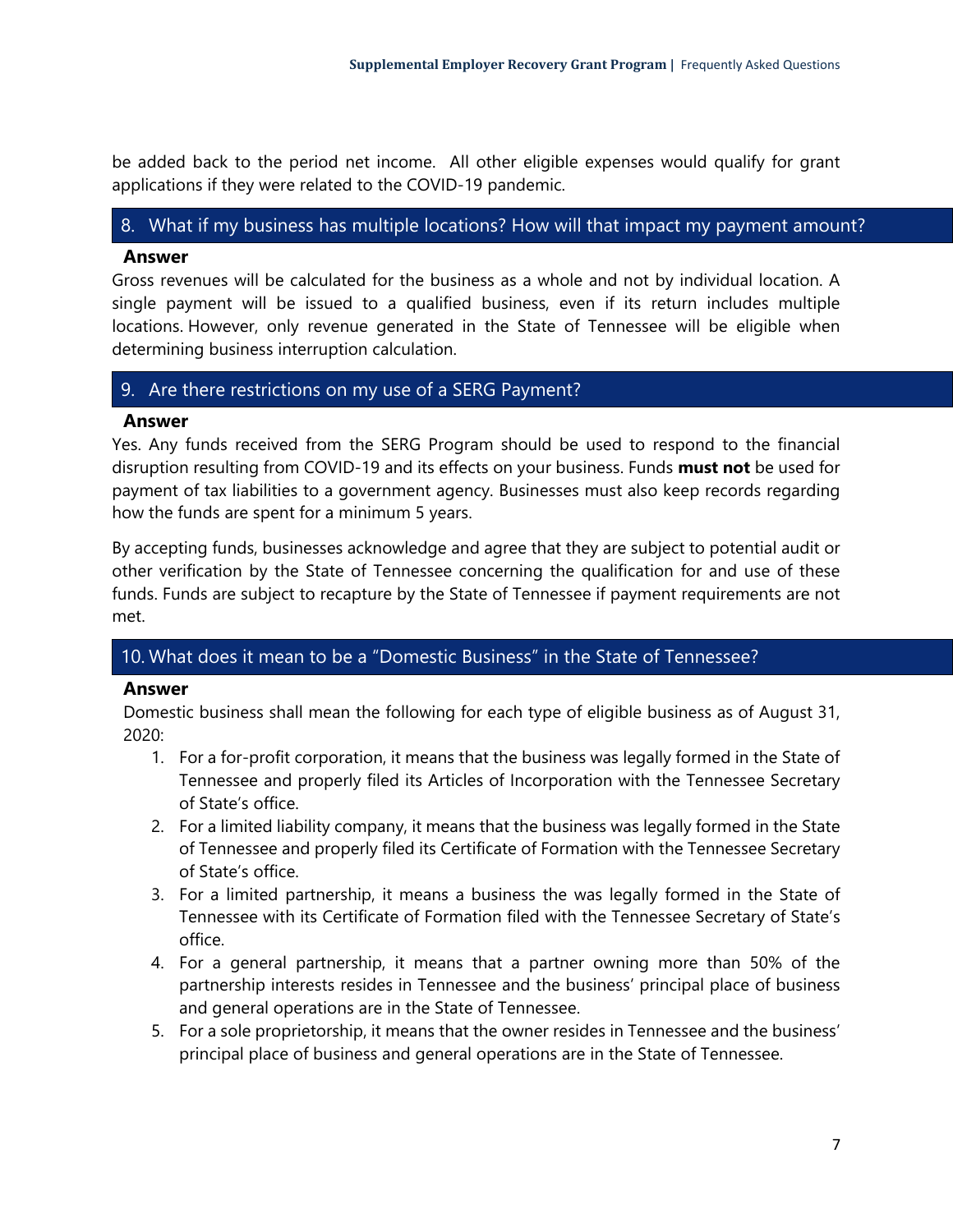11. I am the owner of a company that was formed in and is headquartered in Tennessee and all my revenue is generated from sales in the state of Tennessee. Is my company eligible for relief funding?

#### **Answer**

Yes, your company is eligible because it is a domestic business formed in the state of Tennessee.

12. My LLC was formed in and is headquartered in Tennessee. However, all revenue is generated from work done outside of Tennessee. Am I eligible?

#### **Answer**

Yes, even though all revenue was generated from states outside Tennessee, your LLC is eligible because it was formed and headquartered in the state of Tennessee.

13. I own a chain of businesses that were formed in another state. We have three locations in Tennessee and one in another state. Each location contributes equal parts revenue. Are my Tennessee locations eligible?

#### **Answer**

Yes, because 75% of revenue was earned in Tennessee, your company meets the requirements of operating "primarily" in the state of Tennessee. The Tennessee locations are eligible to receive relief through the SERG program. Please note, eligible business interruption is limited to net income generated by the three locations located in the state of Tennessee. You will be required to provide support that identifies only revenues and expense generated within the state of Tennessee.

14. My construction company was formed in another state and is headquartered there. We are working on a building project in Tennessee that makes up 40% of our revenue for both 2019 and 2020. The job start date was 2/2/2019 and is still in progress today. Does this make my company an eligible business?

#### **Answer**

No, your company is not eligible. Since you are formed and headquartered outside the state of Tennessee, revenues generated must be greater than 50% to be considered primarily operating in Tennessee. Because your company's Tennessee revenue is only 40%, it does not meet the 50% threshold.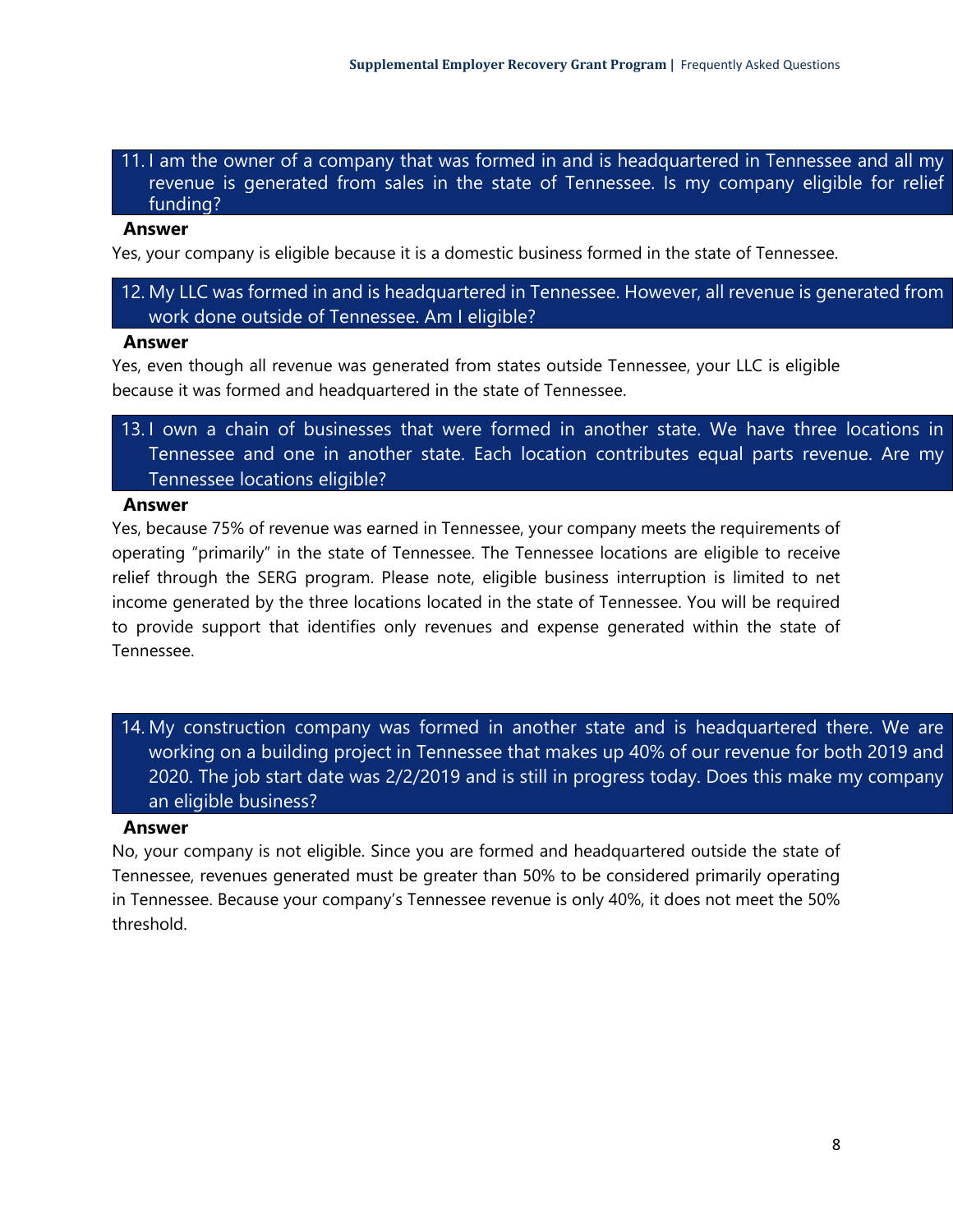15. My construction company was formed and headquartered in another state. We are working on a building project in Tennessee that made up 70% of our revenue in 2019 and 20% of revenue in 2020. Does this make my company an eligible business?

## **Answer**

No, your company is not eligible. Even though your company met the primarily operated in Tennessee requirement in 2019 by having 70% of revenue generated inside the state of Tennessee, revenue generated in 2020 was less than 50% making it ineligible.

16. I am a piano teacher residing in another state. I am based out of my home and travel to Tennessee for all student lessons. All of my revenue is earned in Tennessee, but my company has no physical location there. Am I eligible?

#### **Answer**

No, eligible businesses must have a physical location in the State of Tennessee to claim business interruption under this program.

17. I do business as an insurance broker. The guidelines indicate that insurance companies are not eligible. Can you explain this, and would my business qualify under this program?

#### **Answer**

Yes, your business would qualify under this program. Insurance companies are ineligible; however, small businesses that operate as independent brokers are eligible to apply if all other eligibility requirements are met.

# <span id="page-8-0"></span>**Application**

1. How long is the application window?

#### **Answer**

The application window will open October 7, 2020 and remain open until the earlier of December 29, 2020 or until all funds are depleted.

# 2. May an applicant submit more than one application during the application window? *UPDATED 12/10/20*

# **Answer**

No. The program is limited to one application per business. While eligible applicants may submit a supplemental request for funding for the September 1, 2020 – November 30, 2020 expense period, the program is limited to one initial application per business. Once started, applications cannot be saved. Please ensure you have all information required to complete the application before starting. Information required to complete the application can be found on the following documents:

- Copy of most recently filed IRS Tax Return (1040 with Sch C, 1120, 1120S, 1065, 990)
- Completed IRS Form W-9 providing identifying information required for payment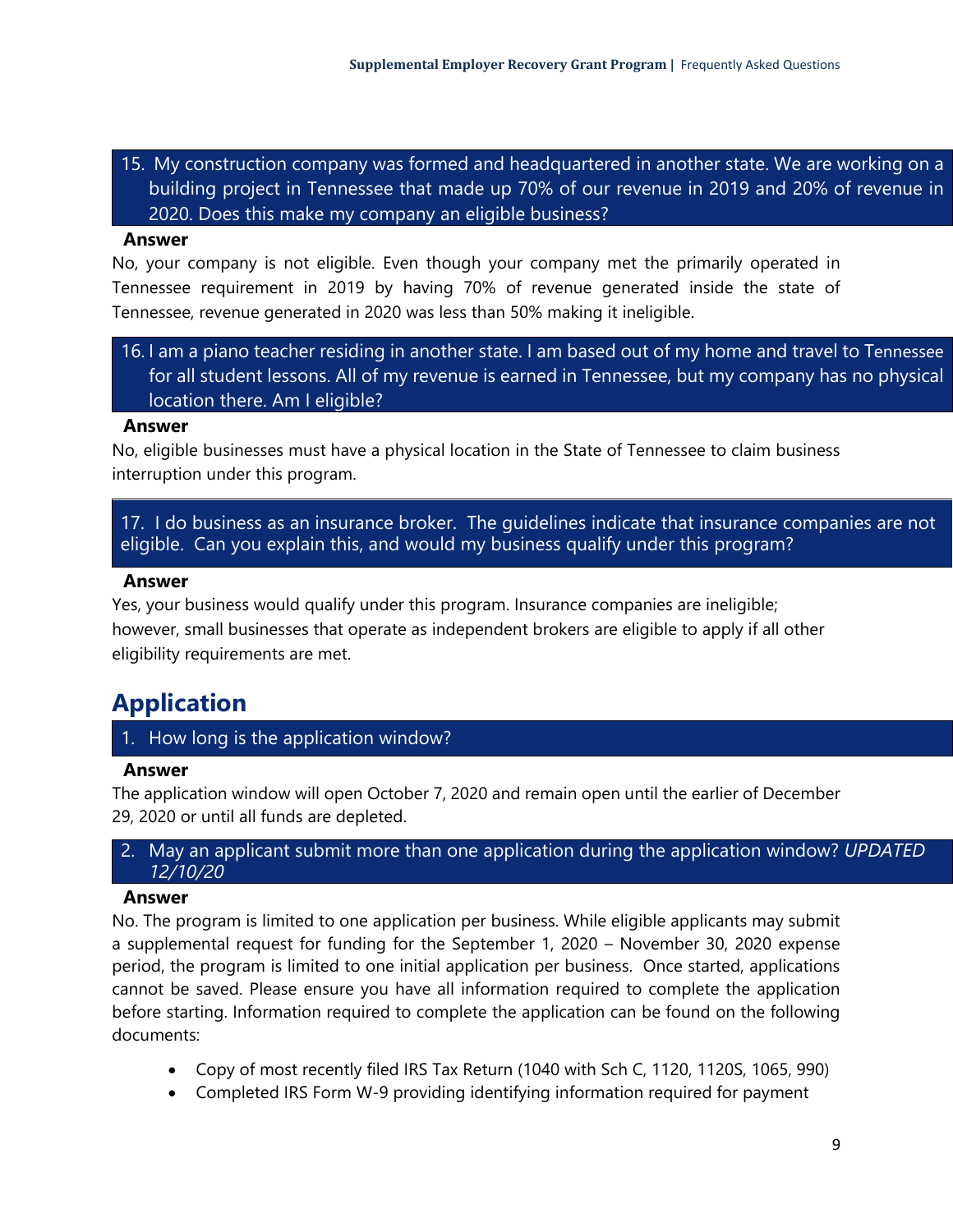- Bank Statements for the Expense Period(s) (May 1, 2020 August 31, 2020 and/or September 1, 2020 – November 30, 2020)
- Current and prior year Balance Sheet and Income Statement for the expense period(s)
- Supporting documentation for eligible direct expenses and other business interruption expenses as requested (invoices, canceled checks, proof of receipt, etc.)
- Ownership documents (Article of incorporation, partnership agreements, etc.)
- Proof of diversity business enterprise eligibility (disability documentation, long-form birth certificate, etc.)

Once an application has been accepted and given access to TN CAMS, the applicant will be required to submit the above, but not limited to, documents to support the application as part of the reimbursement process before payment can be processed.

# 3. If I own more than one business, can I apply for multiple Grants? Do I have to fill out a separate application for each business?

#### **Answer**

Yes. While each applicant is limited to one business per application, businesses under the same ownership are allowed under this program. Owners must submit one application per business and include a different primary contact for each. This is important because a business owner's email may only be used once in TN CAMS. If the businesses are subsidiaries of one company, the parent or holding company is subject to the small business \$10 Million annual revenue threshold.

4. What if I have a business that is not required to pay sales tax and is not registered in the State of Tennessee? Or what if I have a business that does not meet the revenue threshold in which the State of Tennessee requires businesses to register with the state?

#### **Answer**

Businesses whose registration cannot be easily verified by the program will be contacted by a SERG Program coordinator via the contact information submitted with the application to determine eligibility.

# 5. What documents will I need to present in order to apply for the SERG Program? *UPDATED 12/10/20*

#### **Answer**

No documentation is required to apply for the SERG program. Once an application has been accepted and given access to TN CAMS, the applicant will be required to submit the below, but not limited to, documents to support the application as part of the reimbursement process before payment can be processed.

- Copy of most recently filed IRS Tax Return (1040 with Sch C, 1120, 1120S, 1065, 990)
- Completed IRS Form W-9 providing identifying information required for payment
- Bank Statements for the Expense Period(s) (May 1, 2020 August 31, 2020 and/or September 1, 2020 – November 30, 2020)
- Current and prior year Balance Sheet and Income Statement for the expense period(s)